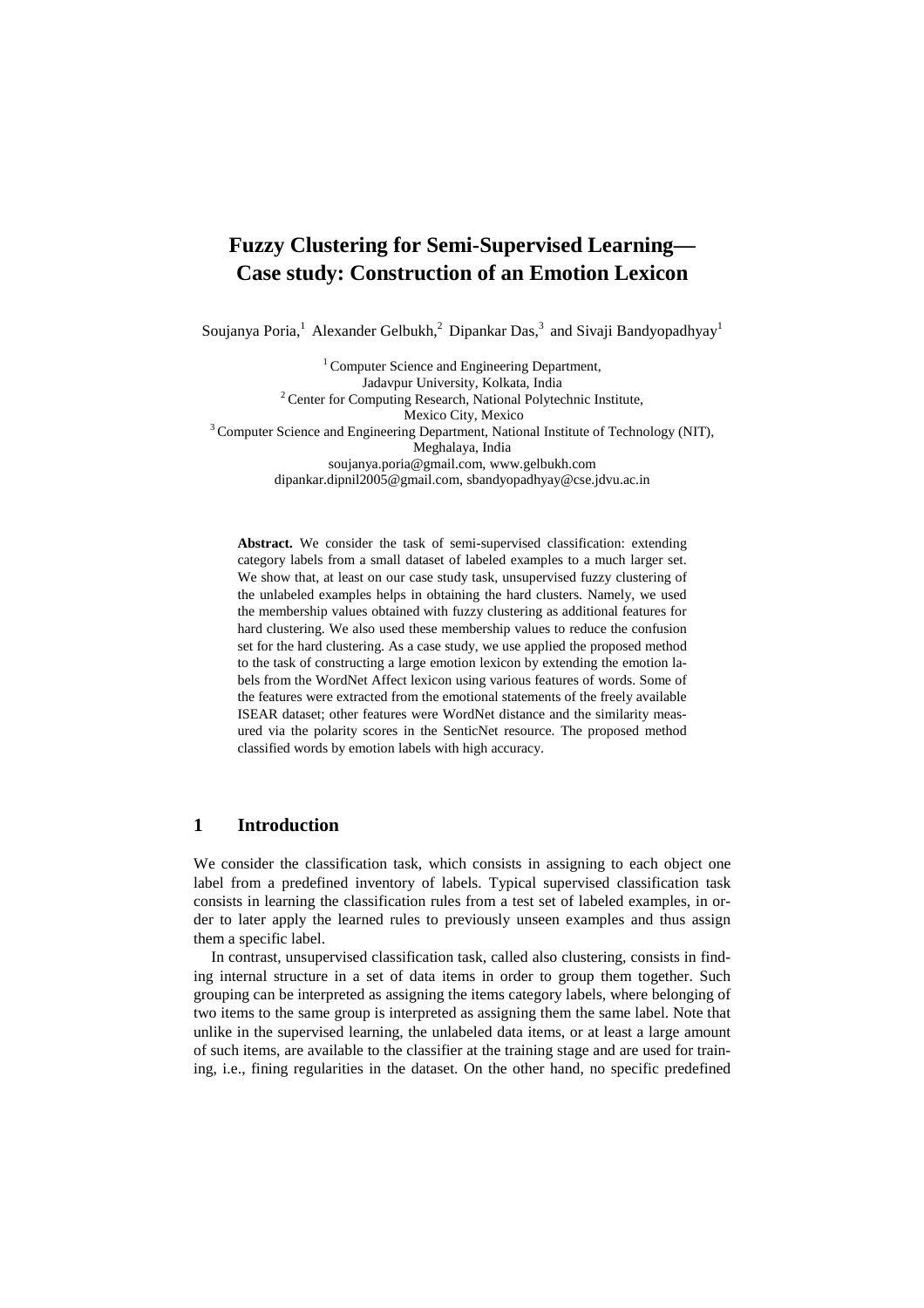inventory of labels is used in unsupervised classification: the groups themselves are considered equivalent to the labels.

Semi-supervised learning lies in the middle between these two extremes. The task consists in using both a small number of labeled examples and a large number of unlabeled examples in order to learn to assign labels from a predefined inventory to unlabeled examples. The advantage of this task over unsupervised classification is in assigning specific labels, while advantage over supervised classification is in using much smaller training labeled dataset, with the lack of information from labeled examples being compensated by the information extracted from a large set of unlabeled examples.

In this paper we propose a method for semi-supervised learning, which consists in fuzzy clustering the large set of unlabeled examples, and then using the information on the found fuzzy clusters as additional features for supervised learning from labeled examples.

In order to evaluate our proposed method, we applied it to the task of building a large emotion lexicon by extending emotion labels from a small seed labeled lexicon to a larger set of words. Building emotion lexicons is currently a very important task. While emotions are not linguistic entities, the most convenient access that we have to them is through the language (Strapparava and Valitutti, 2004). Huge bodies of natural language texts in Internet contain not only informative contents but also such information as emotions, opinions, and attitudes. Analysis of emotions in natural language texts and other media is receiving considerable and rapidly growing interest from the research community under the umbrella of subjectivity analysis and affective computing.

The majority of subjectivity analysis methods related to emotions are based on text keywords spotting using lexical resources. Various techniques have been proposed for constructing dictionaries of sentiment-related words. For emotion detection, the Affective Lexicon (Strapparava and Valitutti, 2004), a small well-organized dictionary with affective annotation, is currently one of the most widely used resources.

The aspects that govern the lexical-level semantic orientation depend on natural language context (Pang *et al*., 2002), language properties (Wiebe and Mihalcea, 2006), domain pragmatic knowledge (Aue and Gamon, 2005), time dimension (Read, 2005), colors and culture (Strapparava and Ozbal, 2010), as well as many other aspects. Combining all these aspects of emotion orientation is related with human psychology and is a multifaceted problem (Liu, 2010). Although a word may evoke different emotions in different contexts, an emotion lexicon is a useful component for any sophisticated emotion detection algorithm (Mohammad and Turney, 2010) and is one of the primary resources to start with.

The rest of the paper is organized as follows. In Section 2, we discuss related work. An overview of the algorithm is given in Section 3. Section 4 presents the fuzzy clustering step of the algorithm, and Section 5 the final hard clustering step. Section 6 outlines an application of the proposed algorithm to a problem of constructing of an emotion lexicon via semi-supervised learning and presents the experimental results. Finally, Section 7 concludes the paper.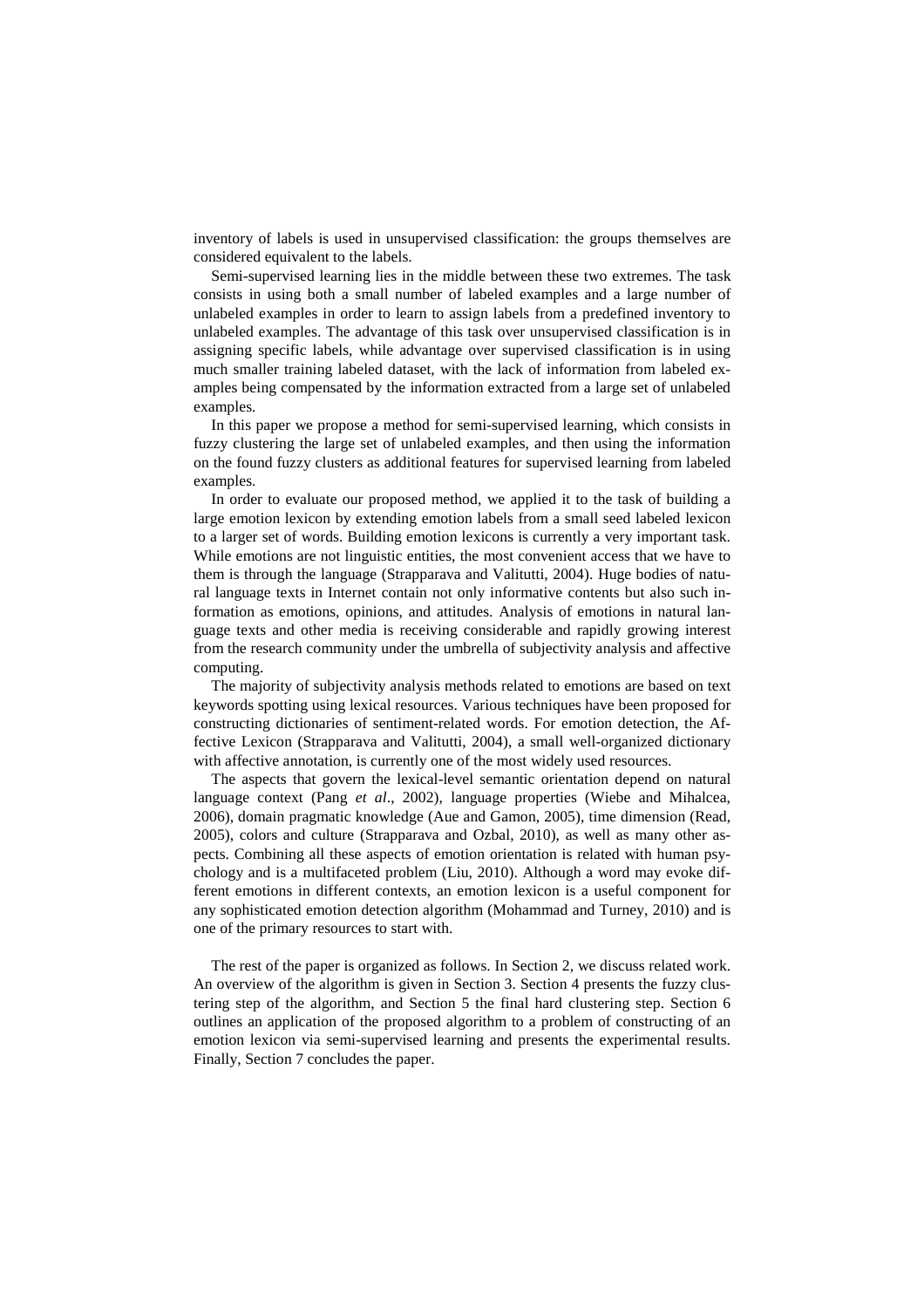# **2 Related Work**

A number of research works aimed to create subjectivity and sentiment lexica (Hatzivassiloglou and McKeown, 1997; Wiebe, 2000; Riloff *et al*., 2003; Baroni and Vegnaduzzo, 2004; Kamps *et al*., 2004; Hu and Liu, 2004; Andreevskaia and Bergler, 2007; Voll and Taboada, 2007; Banea *et al*., 2008; Baccianella *et al*., 2010). Several researchers have contributed to the study of semantic orientation of words (Kobayashi *et al*., 2001; Turney *et al*., 2003; Takamura *et al*., 2005).

However, most of these resources give coarse-grained classification (e.g., *positive*, *negative* or *neutral* sentiment). Other than WordNet Affect and General Inquirer,<sup>1</sup> we are not aware of widely used lexical resources for fine-grained emotion analysis. In particular, the SenticNet resource (Cambria *et al*., 2010; Cambria and Hussain, 2012) currently provides only polarity information but not specific emotion labels.

A number of other related research attempts for detecting emotions are found in the literature. Elliott (1992) considered direct emotion denoting words. Read (2005) used term co-occurrences with emotion seeds. Sidorov and Castro-Sánchez (2006) used a linguistic-based approach. Neviarouskaya *et al*. (2009) hand-crafted rules for detecting emotions. The machine learning approach by Alm *et al*. (2005) used a large number of emotion-related features, including emotion words. Recently, the application of "Mechanical Turk" for generating emotion lexicon (Mohammad and Turney, 2010) was shown to be a promising research direction.

Some results (Yu *et al.*, 2003; Awad *et al*., 2004; Boley and Cao, 2004) show that clustering technique can help to decrease the complexity of Support Vector Machine (SVM) training. However, building the hierarchical structure in these algorithms is computationally expensive. Cervantes *et al*. (2006) presented an SVM classification algorithm based on fuzzy clustering for large data sets. We follow a similar approach and show its effectiveness on the task of classifying emotion words.

## **3 Overview of the algorithm**

The main idea of the method consists in using unsupervised fuzzy clustering to provide additional features and reduce the confusion set for the supervised hard clustering algorithm.

Specifically, the input data of the algorithm consist in a large number of items, or data points (words in our test case) characterized by a number of features (that form feature vectors). A small amount of data items are labeled with the desired categories; the task consists in extending the labels to other data items.

Typically, supervised machine learning algorithms learn from the labeled examples only. For example, in Fig.  $1(a)$  shown are data points characterized by one feature (more features would be difficult to show in the figure); four examples are labeled with the category "–" and four with the category "+". Apparently, the data point

l

<sup>1</sup> http://www.wjh.harvard.edu/inquirer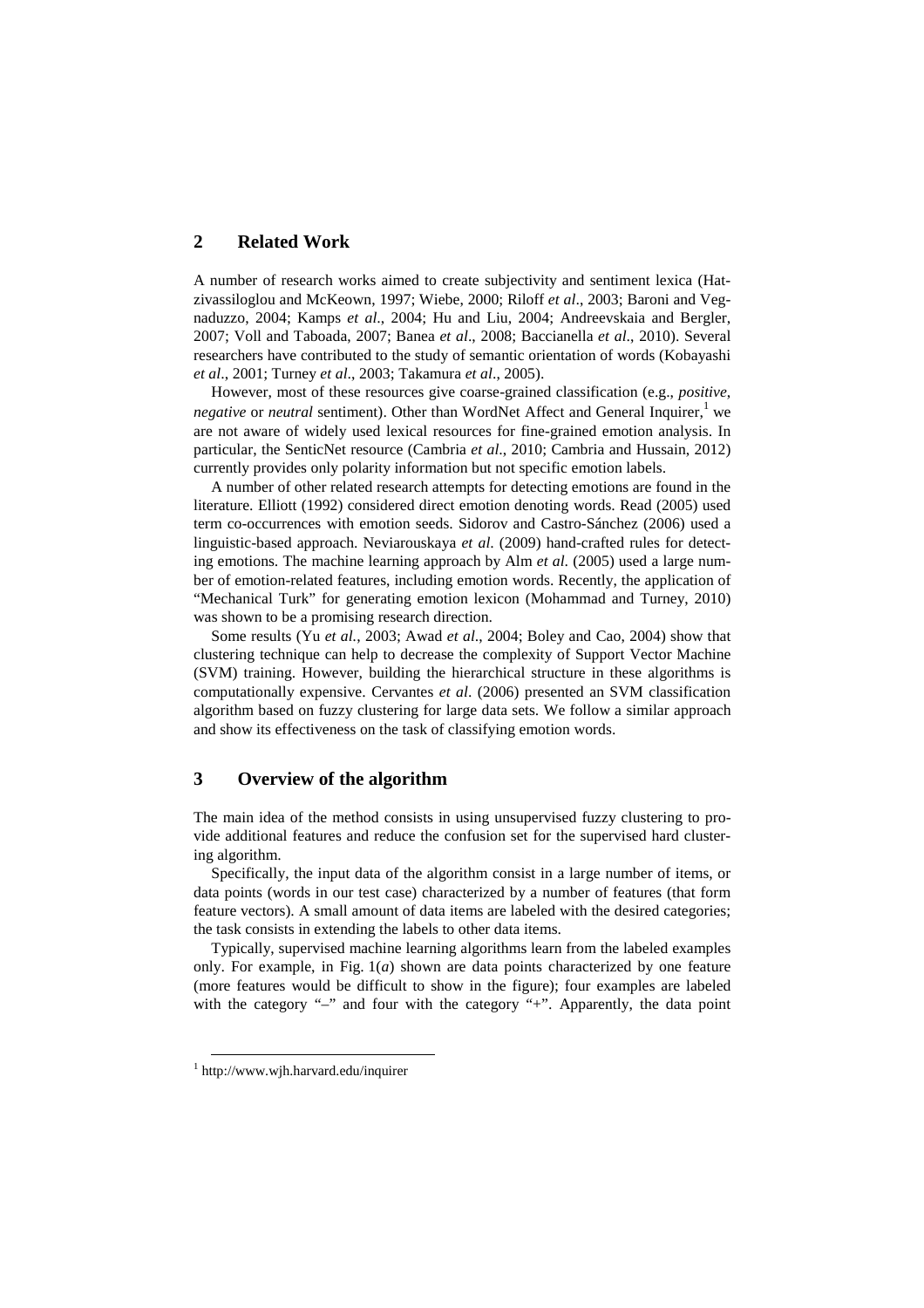marked with a question mark should be labeled as "+", because it lays to the right of the line separating the two sets.

However, analysis of the whole set of data items shown in Fig. 1(*b*), both labeled and unlabeled, suggests that there are two clusters, and the point in question rather belongs to the one with most items labeled as "–". Indeed, fuzzy clustering assigns membership values in two clusters, characterized by the two centroids shown in Fig. 1(*c*), with the share of membership being larger in the left one than in the right one.



**Fig. 1.** The idea of the method.

In our method, we add these membership values as additional features of the feature vectors, as shown in Fig. 1(*d*). If the fuzzy clustering reflects properties of the data relevant for the task, then in this higher-dimensional space the data items are better separated than in the original space, with the new coordinates providing stronger clues to the classifier and the gap being wider than in the original problem.

In addition, in case of multi-category classification, we restrict the confusion set for the classifier to the categories that correspond to the best and second-best membership value for each data point, as explained in Section 5. This requires an additional step of identifying the centroids with the categories; in Fig. 1 we would identify the left centroid with the category "–" and the right one with "+".

With this, our algorithm consists of the following steps: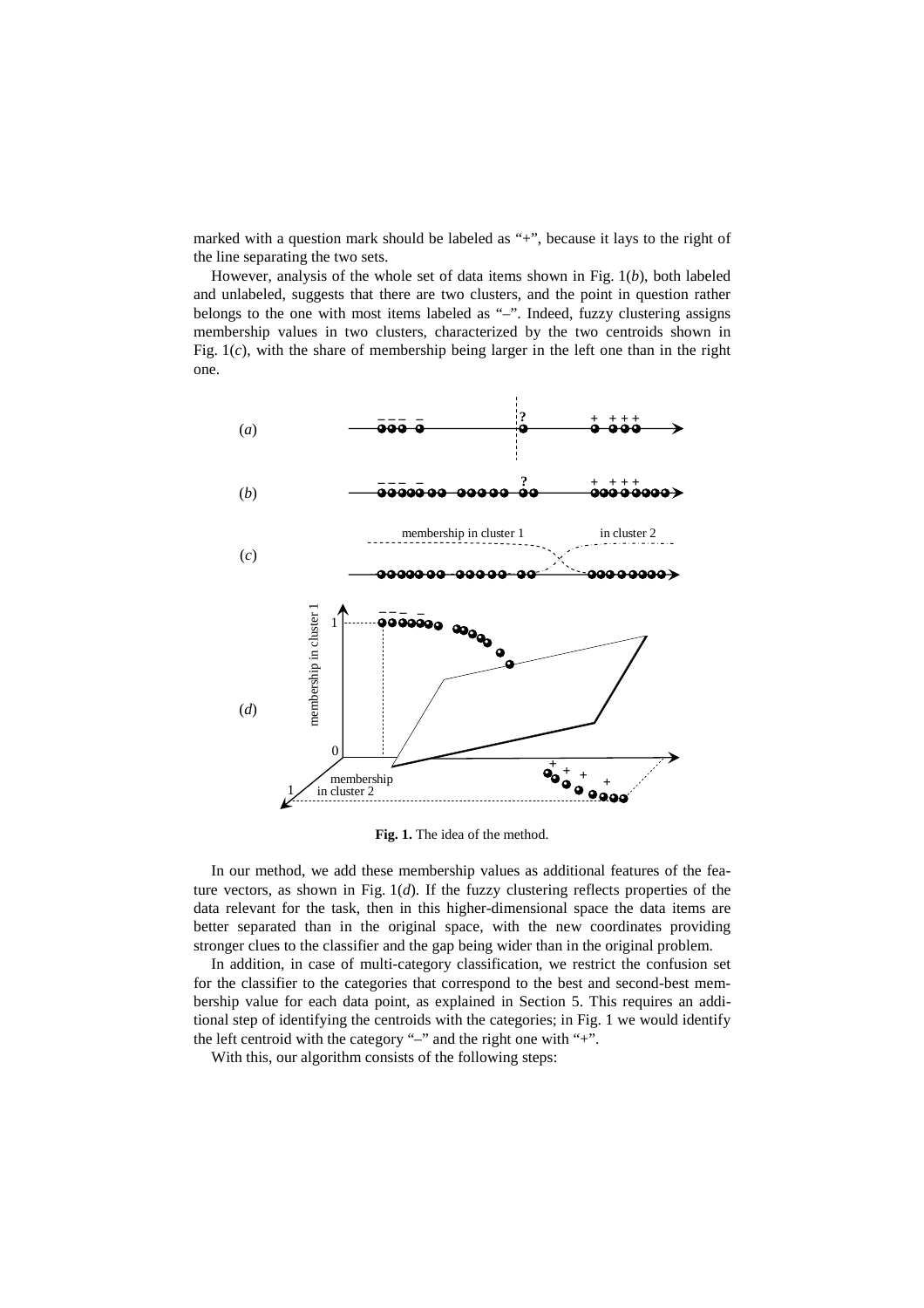- 1. Fuzzy clustering of the whole set of data points, both labeled and unlabeled ones, into the number of clusters equal to the number of categories;
- 2. Identifying each cluster with a category label;
- 3. Restricting the confusion set to the best and second best category according to its membership values in the corresponding clusters;
- 4. For each pair of categories, training a binary classifier using only the labeled examples for which these two categories were predicted at the step 3 and for which the training label is one of the two (for training, we discard those items whose known label is neither of the two labels to which the confusion set for this item is restricted);
- 5. Finally, assigning the category to each unlabeled data point by applying the classifier trained for the pair of categories predicted for this data point at the step 3.

In the next sections we explain these steps in detail.

### **4 Fuzzy Clustering**

The first step in our two-step process was unsupervised fuzzy clustering. Specifically, we used the fuzzy c-means clustering algorithm (Bezdek, 1981). Below we give the necessary background on this algorithm in the general case, and then introduce our modification to the general procedure.

#### **4.1 General procedure**

Informally speaking, fuzzy clustering consists in optimal grouping of given data points together (that is, clustering) but in such a way that each data point can be shared by one or more clusters by belonging partially to one cluster and partially to another. In addition, each group is characterized by its location in the same space as the data points, that is, via a fictional data point representing the "center" of the cluster.

Formally, fuzzy clustering consists in finding in the feature space a set of points called centroids  $v_i$ ,  $i = 1, ..., c$  (where *c* is the desired number of clusters), and a set of membership values  $\mu_{ik}$ ,  $k = 1, ..., N$  (where *N* is the number of available data points), that minimize a given objective function  $J(\{\mu_k\}, {\{\nu_i\}})$ . The centroids characterize the constructed clusters, while the membership values  $\mu_{ik}$  (often called membership functions, being considered as functions  $\mu_i$  ( $x_k$ ) =  $\mu_{ik}$ ) are interpreted as a degree with which a data point  $x_k$  belongs to the cluster characterized by the centroid  $v_i$ .

Depending on the task, such a degree can in turn be roughly interpreted as a probability of that the data point belongs to some "true" but unobservable hard cluster. In particular, the total membership of one data point in all clusters must be a unity:

$$
\sum_{i=1}^{c} \mu_{ik} = 1
$$
 (1)

for each  $k = 1, ..., N$ .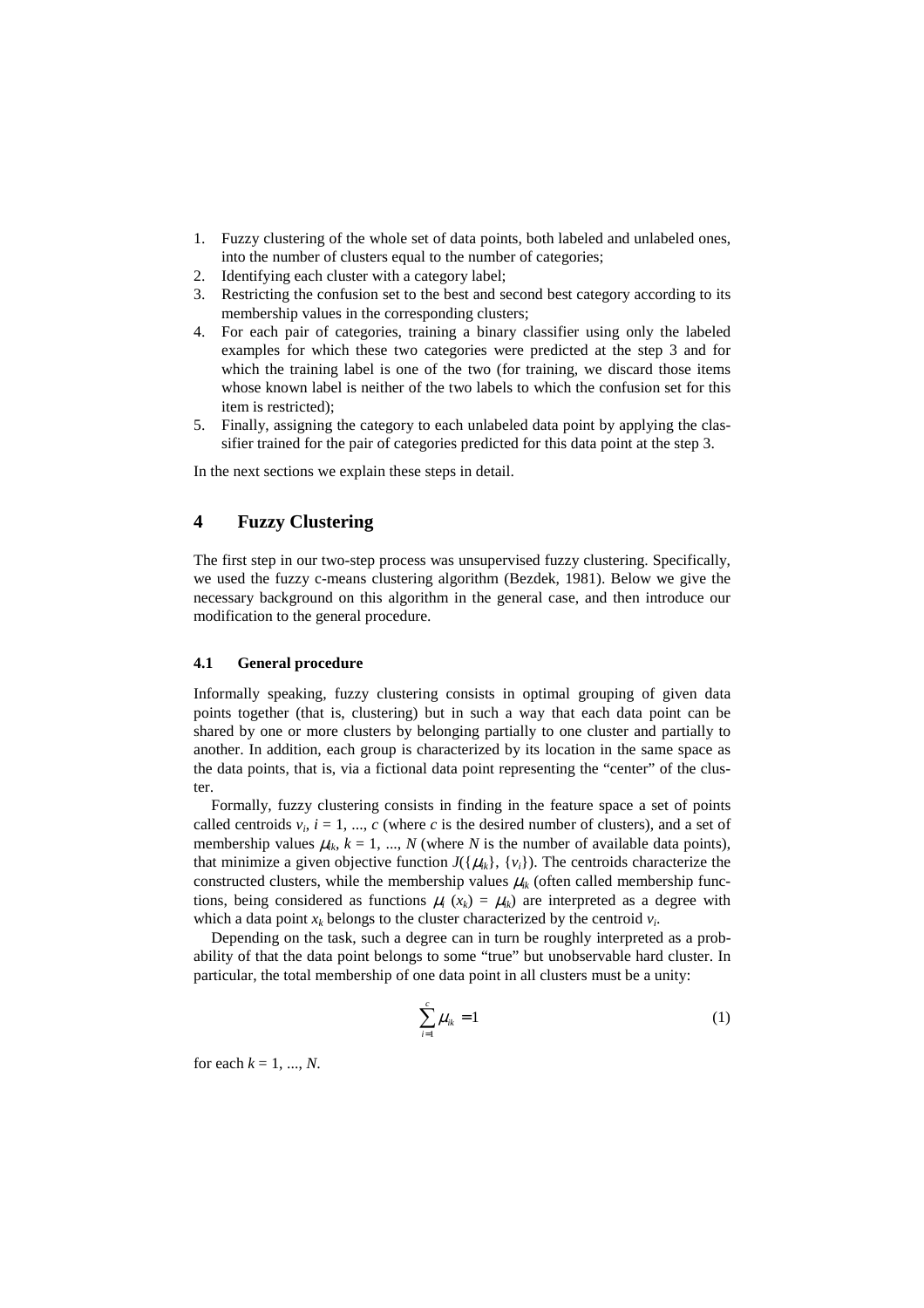Often (though not in our particular case, see Section 4.2) the function *J* is taken as

$$
J = \sum_{i=1}^{c} \sum_{k=1}^{N} \mu_{ik}^{p} \|x_k - v_i\|^2, \quad p > 1,
$$
 (2)

where the exponential constant  $p$  influences the degree of fuzziness of the obtained membership functions, and the notation

$$
||u||^2 = \sum_{m=1}^{n} u_m^2
$$
 (3)

denotes the square of the Euclidean length in the space of *n* features;  $u_m$  are the coordinates of a data point  $u$  in this space and  $n$  is the number of features given for the task—the dimensionality of the problem.

The standard procedure for fuzzy clustering consists in the following. The objective function (2) together with the constraints (1) is considered as a constraint optimization problem, which can be solved with the method of Lagrangian multipliers. This method consists in reducing a constraint optimization problem to an unconstrained optimization problem in a higher dimensional space: the problem of finding an optimum of the Lagrangian of the original system (1), (2). The Lagrangian is constructed as follows:

$$
L(\nu, \mu, \lambda) = J + \sum_{k=1}^{N} \lambda_k g_k,
$$
\n(4)

where  $\lambda_k$  are newly introduced auxiliary variables, *v*,  $\mu$ , and  $\lambda$  are shortcuts for the sets of  $v_i$ ,  $\mu_{ik}$ , and  $\lambda_k$ , and the functions

$$
g_k = 1 - \sum_{i=1}^{c} \mu_{ik}
$$
 (5)

are the penalties for violation the constraints (1).

Optimal solutions of the original system (1), (2) can be shown to be stationary points of its Lagrangian (4). The converse is not generally true, but in real-life applications it can be assumed to hold. The problem of the presence of maxima or local (but not global) minima of (4) is also conventionally ignored in real-life applications unless the experimental results suggest their presence.

With these assumptions, solving the original system  $(1)$ ,  $(2)$  is reduced to finding a stationary point of (4). This, in turn, is reduced to finding a point  $(v, \mu, \lambda)$  at which

$$
\frac{\partial L}{\partial v_{im}} = \frac{\partial L}{\partial \mu_{ik}} = \frac{\partial L}{\partial \lambda_k} = 0
$$
 (6)

for all  $i = 1, ..., c; m = 1, ..., n; k = 1, ..., N$ , where  $v_{im}$  is the *m*-th coordinate of  $v_i$  in the feature space. Note that the last equality is equivalent to the constraints (1), so only the other two values are to be derived separately.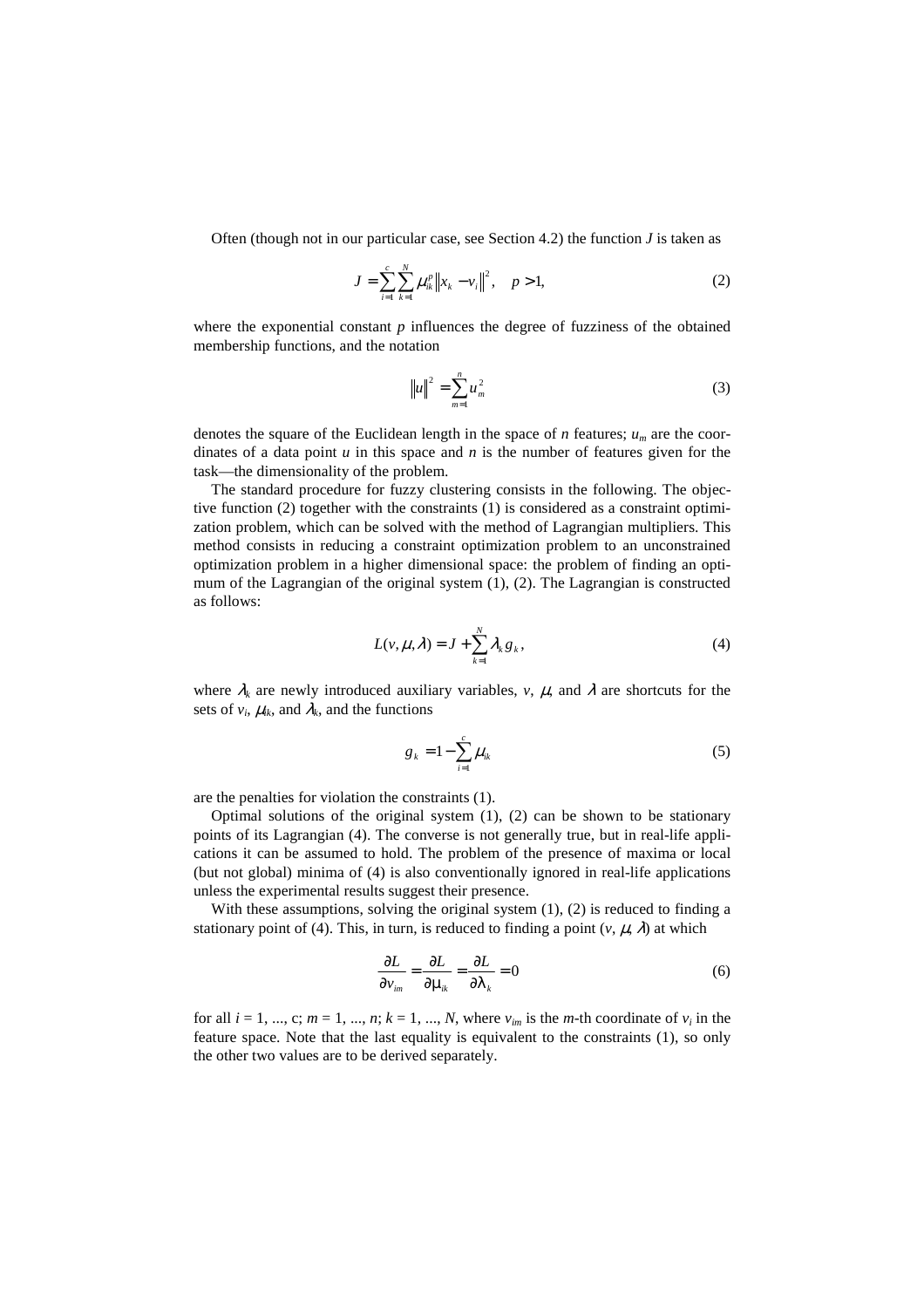Computing-wise, the stationary point is usually found with a the following iterative procedure:

- An initial point  $(v, \mu, \lambda)$  is chosen arbitrarily.
- At each iteration of the algorithm, each of the equations (6) is solved with respect to the corresponding variable ( $v_{im}$ ,  $\mu_{ik}$ , or  $\lambda_k$ ) assuming the other values to be fixed, and the point is moved to the solution.
- The iterative process stops when the change of the objective function *J* between iterations becomes smaller than a predefined small constant  $\varepsilon$ .

The final position of the point  $(v, \mu, \lambda)$  is taken as an approximate solution.

For faster convergence, when choosing the initial point, the constraints (1) are enforced by normalizing the initially random values for  $\mu$ :

$$
\mu_{ik} \leftarrow \frac{\mu_{ik}}{\sum_{j=1}^{c} \mu_{ij}}.
$$
\n(7)

Thus, the algorithm is completely defined by the equations (6), which are to be solved with respect to *v* and  $\mu$  (the auxiliary variables  $\lambda$  are of no interest).

#### **4.2 Modified objective function**

To obtain more compact clusters, we used the following modified objective function *J*; cf (2):

$$
J = \sum_{i=1}^{c} \sum_{k=1}^{N} \mu_{ik}^{p} \left( \left\| x_{k} - v_{i} \right\|^{2} + \rho \sum_{x_{r} \in N_{k}} \left\| x_{r} - v_{i} \right\|^{2} \right), \quad p > 1, \tag{8}
$$

where the balancing constant  $\rho$  controls the effect of the additional member, and the sets  $N_k$  are obtained in a process of intermediate hard clustering. This process of hard clustering consisted in relating each point with the nearest centroid point:  $c(x_k)$  = arg min<sub>*i*</sub>  $||x_k - v_i||$ ; then the hard clusters were obtained as  $C_i = \{x_k | c(x_k) = v_i\}$  and  $N_k =$ *C*<sup>*i*</sup> such that  $x_k \in C_i$ .

While the analytical solution for the standard objective function (2) is well-known, we had to derive the solution for our modified function (8).

Namely, for our modified objective function, the Lagrangian (4) is given by

$$
L = \sum_{i=1}^{c} \sum_{k=1}^{N} \mu_{ik}^{p} \left( \left\| x_{k} - v_{i} \right\|^{2} + \rho \sum_{x_{r} \in N_{k}} \left\| x_{r} - v_{i} \right\|^{2} \right) + \sum_{k=1}^{N} \lambda_{k} \left( 1 - \sum_{i=1}^{c} \mu_{ik} \right).
$$

Then the first part of (6) has the form

$$
\frac{\partial L}{\partial v_i} = \sum_{k=1}^{N} \mu_{ik}^{p} \left( \|x_k - v_i\|^2 + \rho \sum_{x_r \in N_k} \|x_r - v_i\|^2 \right) = 0
$$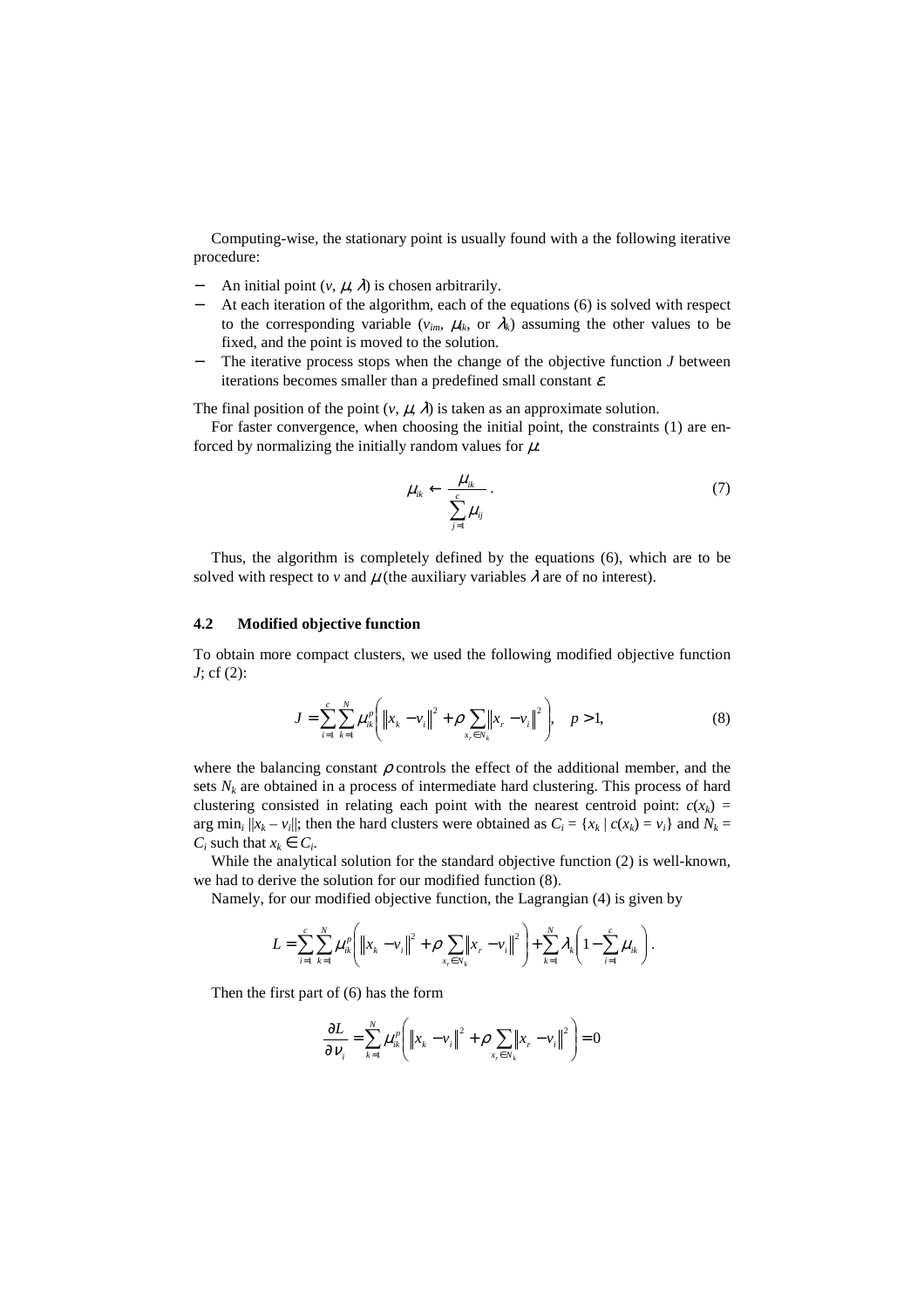for all  $i = 1, ..., c$ , or, in coordinate notation:

$$
\frac{\partial}{\partial v_{im}} \sum_{k=1}^{N} \mu_{ik}^{p} \left( \sum_{l=1}^{P} (x_{kl} - v_{il})^{2} + \rho \sum_{x_{r} \in N_{k}} \sum_{l=1}^{P} (x_{rl} - v_{il})^{2} \right) =
$$
\n
$$
\frac{\partial}{\partial v_{im}} \sum_{k=1}^{N} \mu_{ik}^{p} \left( (x_{km} - v_{im})^{2} + \rho \sum_{x_{r} \in N_{k}} (x_{rm} - v_{im})^{2} \right) =
$$
\n
$$
-2 \sum_{k=1}^{N} \mu_{ik}^{p} \left( (x_{km} - v_{im}) + \rho \sum_{x_{r} \in N_{k}} (x_{rm} - v_{im}) \right) = 0,
$$

from which we have (back from coordinate notation to vector notation):

$$
\sum_{k=1}^N \mu_{ik}^p x_k + \sum_{k=1}^N \rho \mu_{ik}^p \sum_{x_r \in N_k} x_r = \sum_{k=1}^N \mu_{ik}^p v_i + \sum_{k=1}^N \rho \mu_{ik}^p \sum_{x_r \in N_k} v_i,
$$

or, given that  $\sum_{x_i \in N_k} v_i = v_i \sum_{x_i \in N_k} 1 = v_i | N_k |$  $r \in \mathbb{N}_k$   $x_r \in \mathbb{N}_k$  $\sum_{i \in N_k} v_i = v_i \sum_{x_i \in N_k} 1 =$ , we have:

$$
\sum_{k=1}^N \mu_{ik}^p x_k + \sum_{k=1}^N \rho \mu_{ik}^p \sum_{x_r \in N_k} x_r = v_i \left( \sum_{k=1}^N \mu_{ik}^p + \sum_{k=1}^N \rho \mu_{ik}^p \mid N_k \mid \right).
$$

This gives

$$
v_{i} = \frac{\sum_{k=1}^{N} \mu_{ik}^{p} \left(x_{k} + \rho \sum_{x_{r} \in N_{k}} x_{r}\right)}{\sum_{k=1}^{N} \mu_{ik}^{p} \left(1 + \rho |N_{k}|\right)}
$$
(9)

Similarly, the second part of (6) has the form

$$
\frac{\partial L}{\partial \mu_{ik}} = p \mu_{ik}^{p-1} \left( \left\| x_k - v_i \right\|^2 + \rho \sum_{x_r \in N_k} \left\| x_r - v_i \right\|^2 \right) - \lambda_k = 0
$$

for all  $i = 1, ..., c$ ;  $k = 1, ..., N$ , i.e.,

$$
\mu_{ik} = \left(\frac{\lambda_k}{p\left(\left\|x_k - v_i\right\|^2 + \rho \sum_{x_r \in N_k} \left\|x_r - v_i\right\|^2\right)}\right)^{\frac{1}{p-1}}.
$$
\n(10)

Substituting this value in (1), we have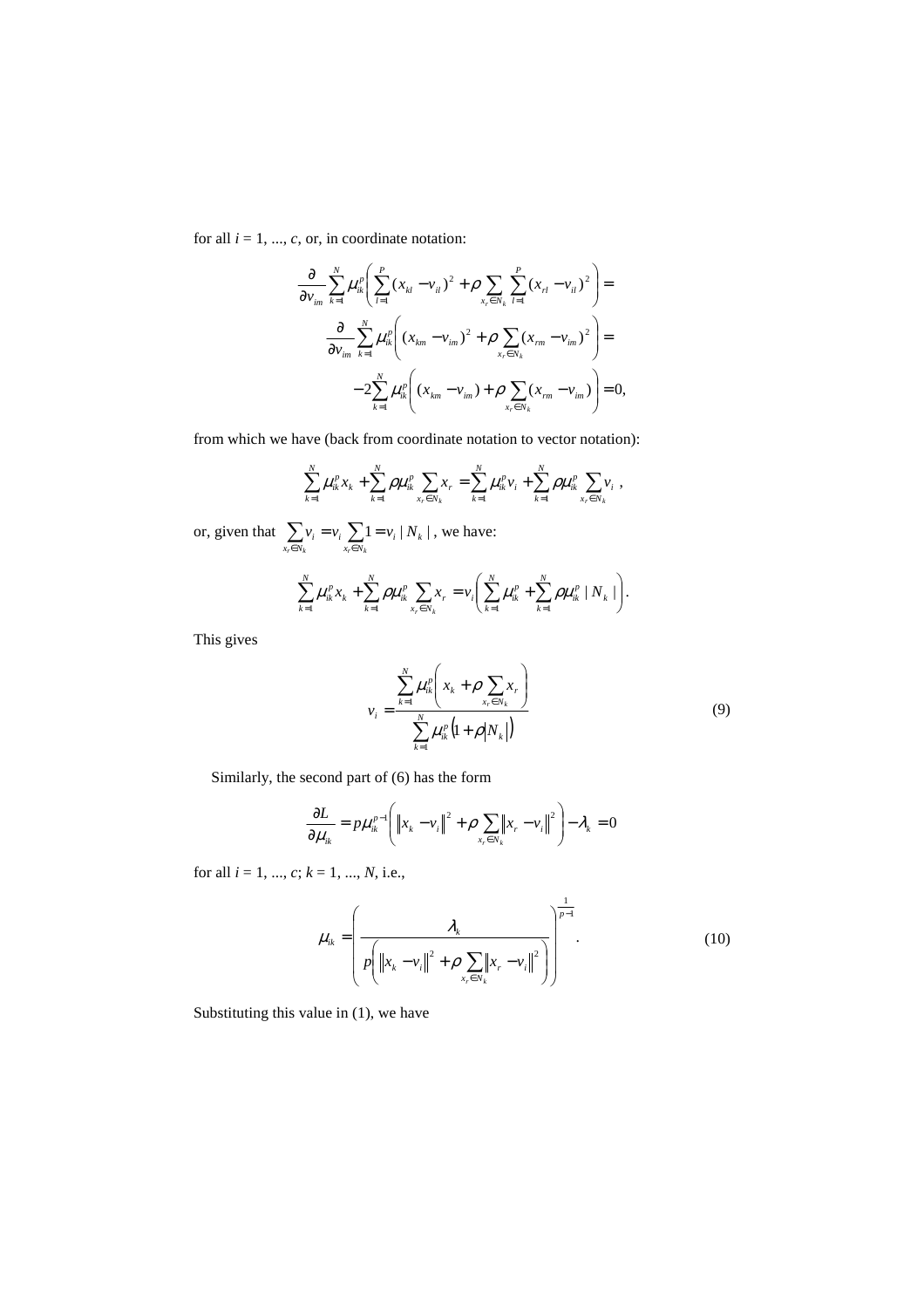$$
\lambda_{k} = \frac{p}{\left(\sum_{i=1}^{c} \frac{1}{\left(\left\|x_{k} - v_{i}\right\|^{2} + \rho \sum_{x_{r} \in N_{k}} \left\|x_{r} - v_{i}\right\|^{2}\right)^{\frac{1}{p-1}}}\right)^{p-1}},
$$
\n(11)

which turns (10) into

$$
\mu_{ik} = \frac{1}{\sum_{j=1}^{c} \left( \frac{\left\|x_k - v_i\right\|^2 + \rho \sum_{x_r \in N_k} \left\|x_r - v_i\right\|^2}{\left\|x_k - v_j\right\|^2 + \rho \sum_{x_r \in N_k} \left\|x_r - v_j\right\|^2} \right)^{\frac{1}{p-1}}}.
$$
\n(12)

It is the values (9) and (12) that we used for the iterative re-calculations at the second step of the algorithm mentioned at the end of Section 4.1 above (the values for  $\lambda_k$ ) are not really needed, though one can use (11) to calculate them).

# **5 Classification**

Recall that our task was semi-supervised learning: we had a great amount of data items without known category for each item, and a small amount of data items for which the desired category has been manually assigned in the training set; our task consisted in extending this labeling to the whole data set.

The baseline classification method—supervised classification—consisted in using the feature vectors (the same vectors as those assumed in the previous section) of only those data points for which the category was known from the labeled training data set. With those points, a classifier was trained; then this classifier was applied to each data point for which the category was unknown, in order to relate it with some category. With this, each data point to be labeled was processed separately.

In contrast, our semi-supervised method used the internal structure learnt in an unsupervised manner from the raw data set, to help the supervised classifier in making its decisions.

For this, we first conducted fuzzy clustering of the whole available dataset (both labeled and unlabeled data points). Then we extended the *N*-dimensional feature vectors by *c* additional features: the membership values obtained in the fuzzy clustering step. The resulting  $N + c$  features were used for hard classification in the usual way. The importance of the additional *c* features was in that they were likely strong predictors of the final class.

To take a further adventure of this fact, we restricted possible outputs of the classifier to only two variants—those that were predicted by the *c* features obtained from the fuzzy clustering: namely, to those two variants that corresponded to the highest and the second highest membership functions.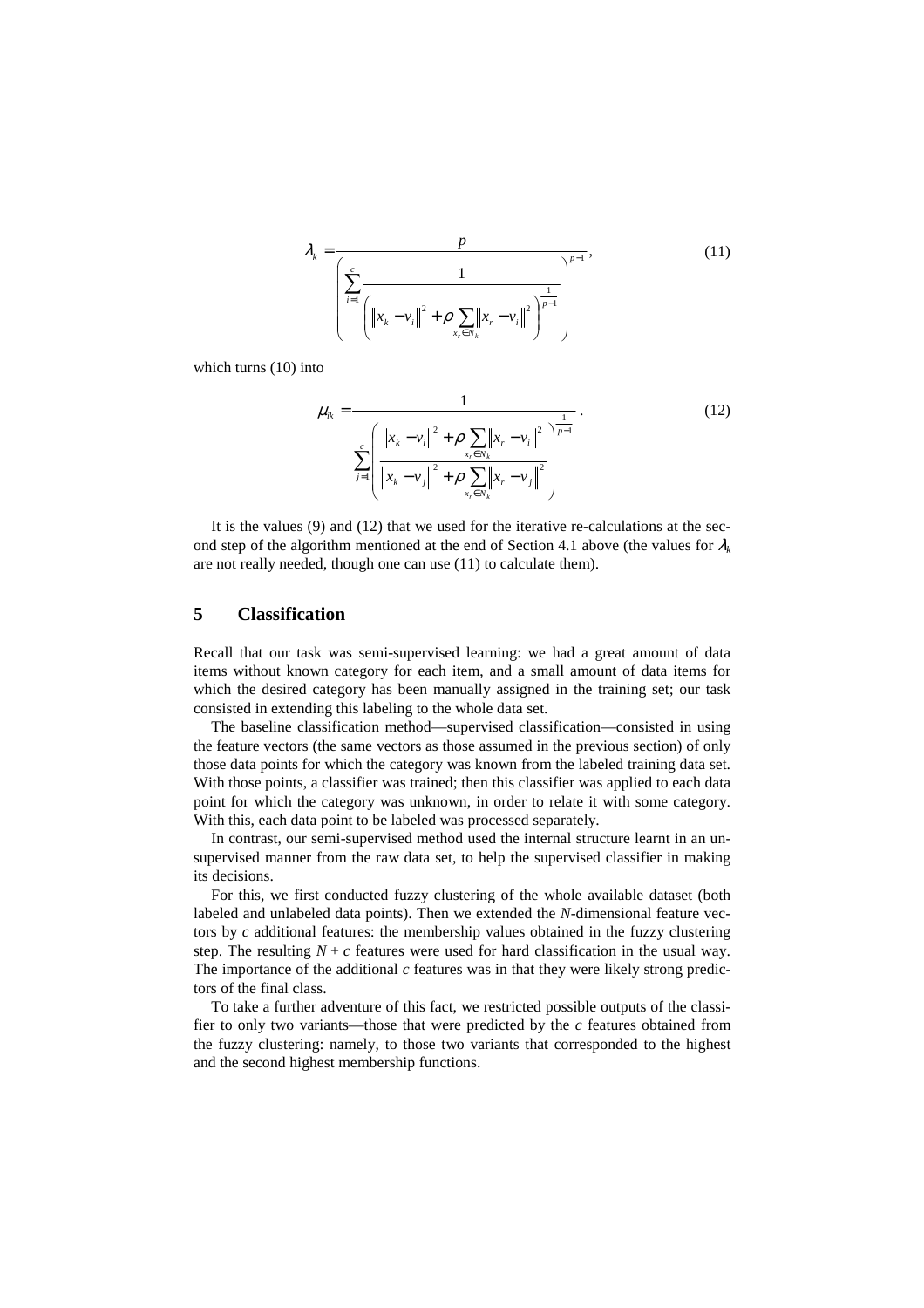For example, given  $c = 6$  clusters as the target, if a data point had the following membership functions in the clusters that corresponded to the following categories

| cluster <i>i</i>   |        |        |     |                           |  |
|--------------------|--------|--------|-----|---------------------------|--|
| membership $\mu_i$ | 0.1    | 0.2    | 0.5 | 0.0                       |  |
| category           | APPLE. | ORANGE |     | PEAR BANANA COCONUT LEMON |  |

then we forced the hard classifier to choose (using also other features not shown here) only between the categories ORANGE and BANANA for this data point, because these categories corresponded to the clusters to which the given data point was predicted to belong with the best and the second best degree.

However, for this we needed a mapping between fuzzy clusters (centroids) and categories. To find such a mapping, we used a simple majority voting. First, for each data point we selected only one cluster: the one in which it has the greatest membership (in case if several clusters tie, an arbitrary one was chosen). Next, for each cluster, the category was chosen to which the majority of the points associated with it at the previous step belonged; again, ties were resolved by a random choice. While this procedure can potentially result in not one-to-one correspondence between clusters and categories, this did not happen in our experiments.

Since the hard classifier thus needed to choose only between two possible labels, a binary classifier such as SVM was a natural choice. We trained a separate classifier

for each pair of categories to choose from, that is, we trained  $\begin{bmatrix} 0 \\ 2 \end{bmatrix}$ J  $\backslash$  $\overline{\phantom{a}}$ l ſ 2  $\begin{bmatrix} c \\ s \end{bmatrix}$  separate binary

classifiers: a classifier for two categories  $C_1$ ,  $C_2$  was trained on all training data points known to belong to  $C_1$  or known to belong to  $C_2$ .

Finally, to classify each unlabeled data point, we determined the two categories that constituted the confusion set for it (those with the highest membership functions) and used the corresponding binary classifier.

#### **6 Case study: Semi-supervised Learning of an Emotion Lexicon**

We applied our method to the task of semi-supervised learning of an emotion lexicon. A detailed account of the features used for classification and the obtained results can be found in (Poria *et al*., 2012a, b, 2013).

An emotion lexicon is a dictionary that specifies for each word the main emotion typically communicated by the text where the word is used, for example:

| Word          | <b>Emotion</b> category | Word         | <b>Emotion</b> category |
|---------------|-------------------------|--------------|-------------------------|
| <i>offend</i> | ANGER                   | congratulate | JOY                     |
| detestable    | <b>DISGUST</b>          | cheerless    | <b>SADNESS</b>          |
| cruelty       | <b>FEAR</b>             | puzzle       | <b>SURPRISE</b>         |

(examples borrowed from WordNet Affect (Strapparava and Valitutti, 2004)). We assumed that words similar in some way, such as in their usage or with similar infor-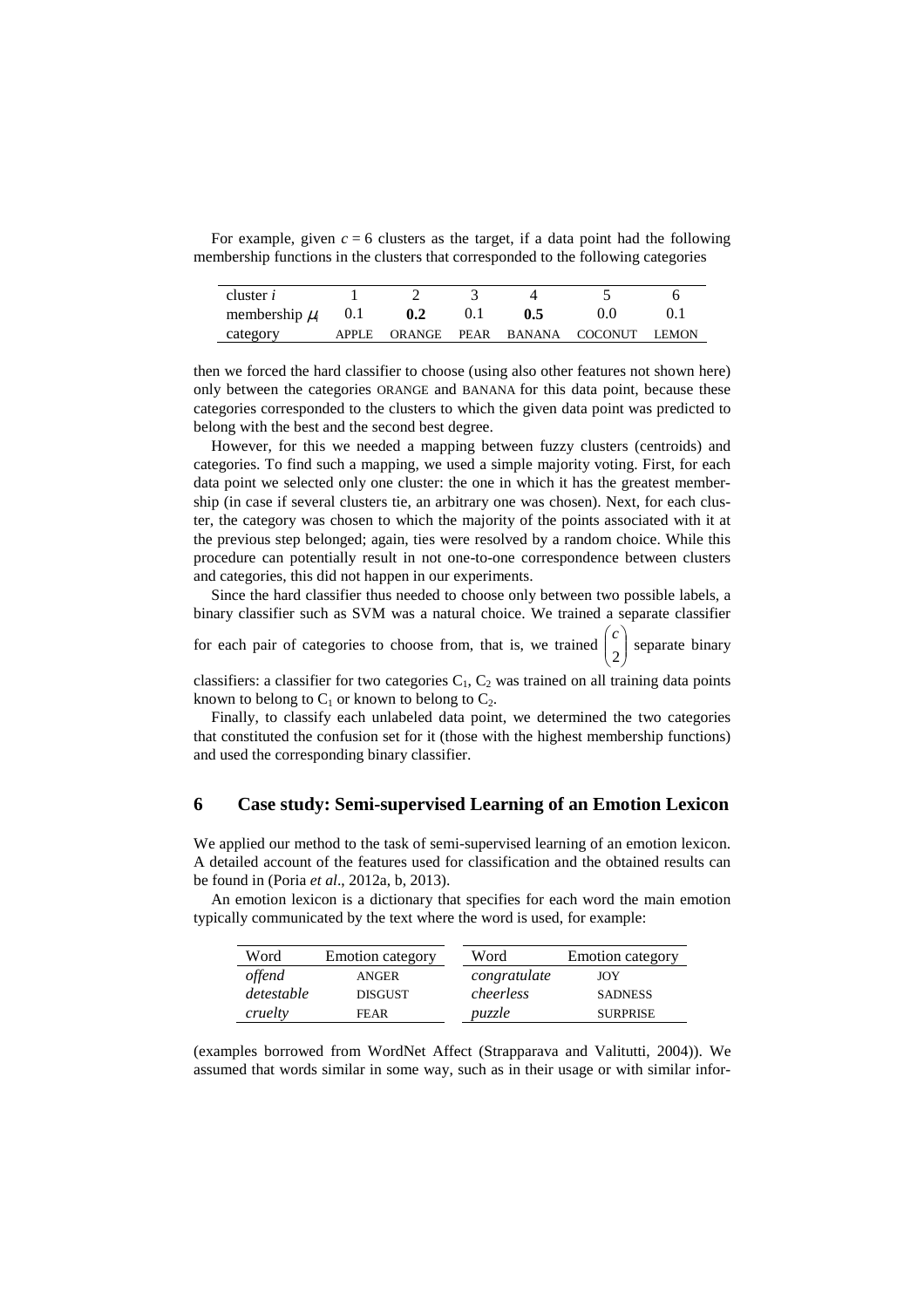mation associated with them in existing dictionaries, should be related with the same emotion.

With this, we applied the classification technique described in the previous sections to the task of extending the emotion labels from a small existing emotion lexicon to a much larger set of words for which we could collect sufficient information to form the feature vectors.

As a source of labeled examples, we used the mentioned WordNet Affect lexicon. It classifies words and some simple phrases (such as *scare away* or *the green-eyed monster*) into six categories: ANGER, DISGUST, FEAR, JOY, SADNESS, and SURPRISE.

For classification, we used two groups of features for words:

- A number of similarity measures. One set of measures were nine similarity measures based on WordNet (Miller, 1995) calculated with the Word-Net::Similarity package were used. Another set were similarity measures based on co-occurrence (more specifically, the distance between occurrences) of the concepts in an emotion-related corpus, specifically, in the International Survey of Emotion Antecedents and Reactions (ISEAR) dataset (Scherer, 2005); see details in (Poria *et al*., 2012a, b). To incorporate a similarity measure as a feature for the feature vectors, we considered each word or concept in our vocabulary as an independent dimension, and the corresponding coordinates for a given word were its similarity values with each word in the vocabulary.
- The data from the ISEAR dataset. This dataset consists of short texts (called statements) describing an emotional situation, each statement being annotated with 40 parameters, including the emotion that the statement describes (though the inventory of the basic emotions used in the ISEAR dataset slightly differs from that using in WordNet Affect). We considered each value of each parameter given in ISEAR as an independent dimension, and the corresponding coordinate value of a concept found in SenticNet was the number of times that this concept was found in the ISEAR statements annotated with this value of the parameter.

The rich set of features facilitated the unsupervised clustering of concepts in such a way that the concepts related to similar emotions we associated with the same fuzzy clusters.

We applied our method to the following sub-corpus and feature set combinations:

- − *C*: all words (after stemming) found in the ISEAR dataset. There were 449,060 distinct stemmed words in this dataset. No similarity measure was used.
- *C*<sub>*Co*</sub>: the same corpus, but features based on the co-occurrence similarity measure were used for this experiment.
- − *CWA*: only words that co-occurred with those from WordNet Affect in an ISEAR statement. There were only 63,280 distinct stemmed words in this sub-corpus.
- *C'*,  $C'_{Co}$ ,  $C'_{WA}$ : the same sets, but WordNet-based and co-occurrence-based similarity measures were used in these experiments.

For evaluation, we used the membership value obtained at the step of fuzzy clustering for the class that corresponded to the label chosen at the step of final hard clustering as a confidence measure. In each corpus, we selected top 100 words with the best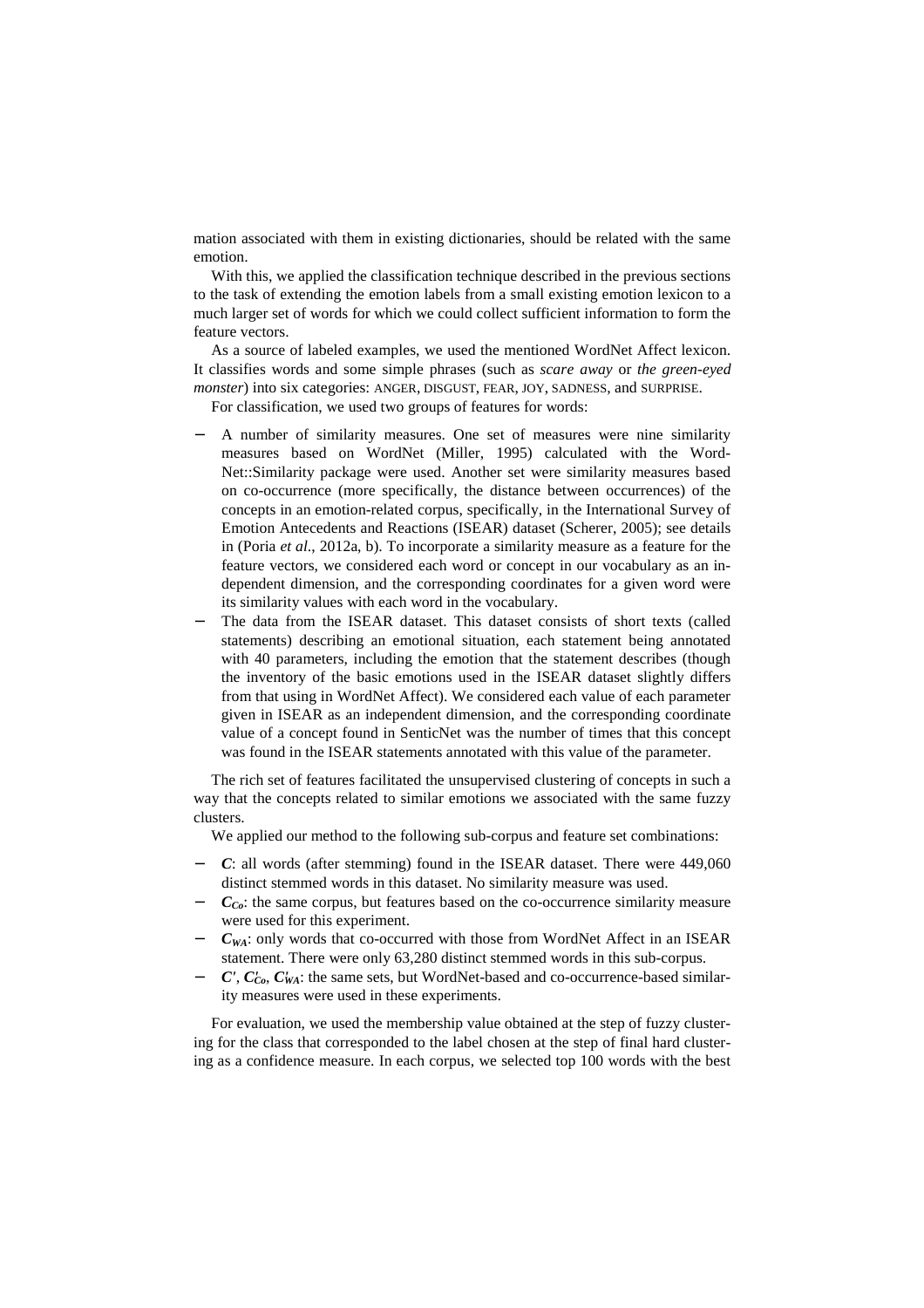confidence measure, and calculated the accuracy of the final hard classification on this set. We compared the accuracy achieved by our method with the accuracy achieved for the same words by the baseline method: SVM without the fuzzy clustering step. The results are shown in Table 1.

Sub-corpus SVM only Fuzzy  $_{+}$  SVM Sub-corpus SVM<br> $_{+}$  SVM only Fuzzy + SVM *CCo* 84.10 87.44 *C'Co* 86.77 87.44 *C* 83.22 88.01 *C'* 85.19 90.78 *CWA* 88.23 92.56 *C'WA* 91.67 95.02

**Table 1.** Accuracy (%) of the baseline (SVM only) and the proposed classifiers for top 100 confidence words on different subcorpora.

One can observe from the table that with each combination of a sub-corpus and the feature sets employed in the experiment, our method (denoted as Fuzzy + SVM in the table) significantly outperforms the baseline (SVM only) method.

### **7 Conclusions**

Semi-supervised learning consists in using the inner structure of the set of unlabeled examples to aid supervised learning for classification basing on a small number of labeled examples.

We have proposed a two-step process for semi-supervised learning. At the first step, unsupervised fuzzy clustering of all available data is performed. The resulting membership functions are then used for two purposes: to reduce the confusion set for each data item and as additional features in the feature vectors. At the second step, a set of binary classifiers for the reduced confusion sets are trained in the extended feature space and are applied to assign the labels to the unlabeled data points.

We tested our method on an important task: construction of emotional lexicon. In this task, data items were words (we experimented with almost half million words) and a rich set of features were extracted from an emotion-related corpus. In addition, a number of similarity measures were used as features, namely, for each word and each similarity measure that we used, the similarity values between the given word and all words in the vocabulary were used as individual features. This gave a very large feature set suitable for unsupervised clustering.

Our experiments have shown that our suggested method outperforms the baseline classification technique, which was SVM without prior fuzzy clustering. In the future, we plan to conduct similar experiments on other classification tasks, in order to estimate the limitations and applicability of our method to a wider class of classification problems.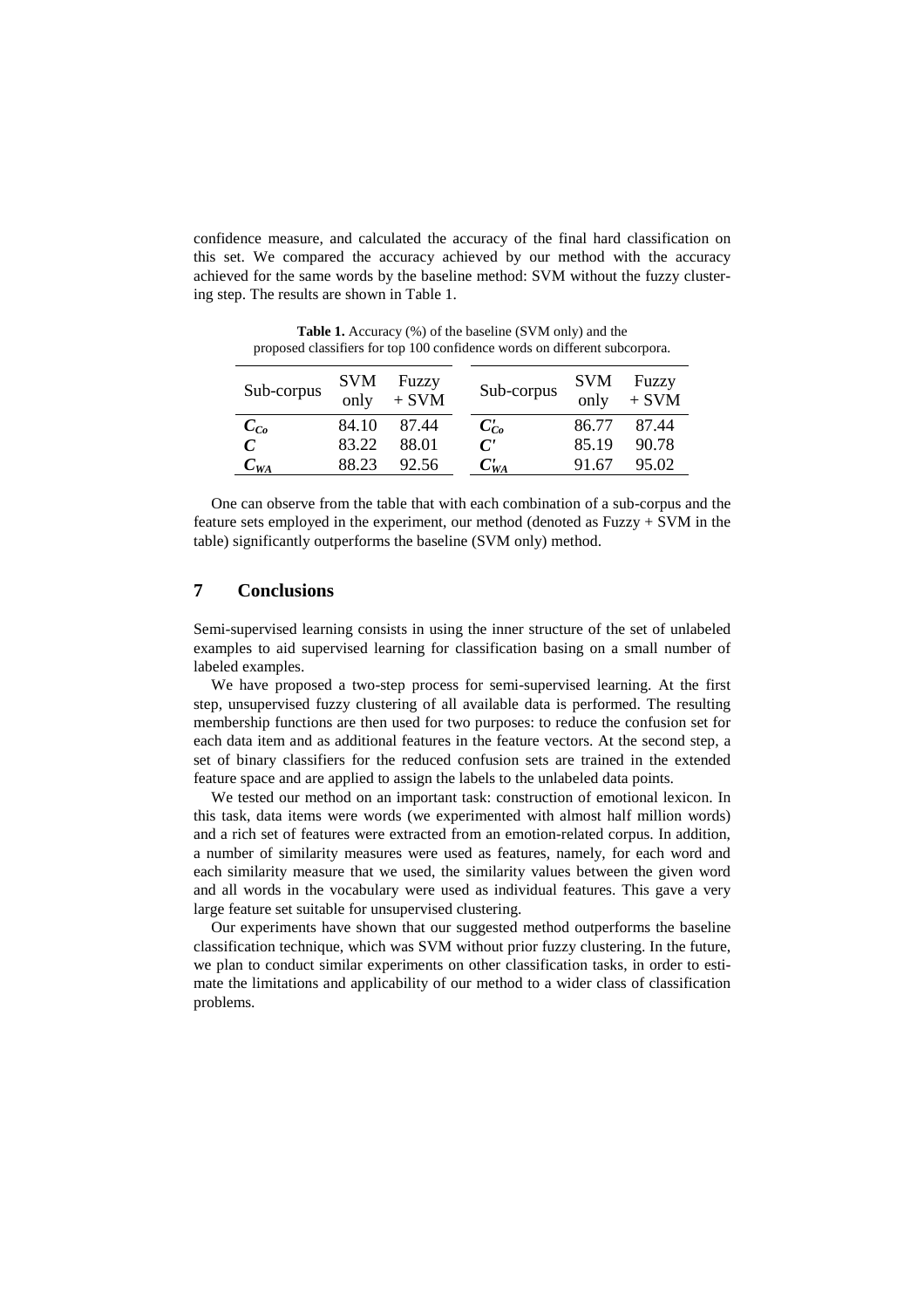**Acknowledgements.** The work was partially supported by the Governments of India and Mexico under the CONACYT-DST India (CONACYT 122030) project "Answer Validation through Textual Entailment", the Government of Mexico under the CONACYT 50206-H project and SIP-IPN 20121823 project through Instituto Politécnico Nacional, as well as the Seventh Framework Programme of European Union, project 269180 "Web Information Quality Evaluation Initiative (WIQ-EI)".

#### **References**

- 1. Alm, Ovesdotter, C., Roth, D., Richard S. 2005. Emotions from text: Machine learning for text-based emotion prediction. In Proceedings of HLT-EMNLP, 579–586.
- 2. Andreevskaia A., Bergler S. 2007. CLaC and CLaC-NB: Knowledge-based and corpusbased approaches to sentiment tagging. 4th International Workshop on SemEval, 117–120.
- 3. Aue, A., Gamon, M. 2005. Customizing sentiment classifiers to new domains: A case study. In Proc. of RANLP.
- 4. Awad, M., Khan, L., Bastani F., Yen I. L. 2004. An Effective support vector machine (SVMs) Performance Using Hierarchical Clustering. Proceedings of the 16th IEEE International Conference on Tools with Artificial Intelligence (ICTAI'04), 663–667.
- 5. Baccianella, S., Esuli, A., Sebastiani, F. 2010. SentiWordNet 3.0: An Enhanced Lexical Resource for Sentiment Analysis and Opinion Mining. LRE, 2200–2204.
- 6. Banea, C., Mihalcea, R., Wiebe, J. 2008. A Bootstrapping Method for Building Subjectivity Lexicons for Languages with Scarce Resources. LREC.
- 7. Baroni, M., Vegnaduzzo, S. 2004. Identifying subjective adjectives through web-based mutual information. Proceedings of the German Conference on NLP.
- 8. Bezdek, J. C. 1981. Pattern Recognition with Fuzzy Objective Function Algorithms, Plenum Press, New York.
- 9. Boley, D., Cao, D. 2004. Training support vector machine Using Adaptive Clustering. In Proc. of SIAM Int. Conf on Data Mining, Lake Buena Vista, FL, USA.
- 10. Cambria, E., Speer, R., Havasi, C., Hussain, A. 2010. SenticNet: A publicly available semantic resource for opinion mining. In: Proc. of AAAI CSK, 14–18.
- 11. Cambria, E., Hussain, A. 2012. Sentic computing: Techniques, tools, and applications. Dordrecht, Netherlands: Springer, 153 pp.
- 12. Cervantes, J., Xiaoou Li, Wen Yu. 2006. Support Vector Machine Classification Based on Fuzzy Clustering for Large Data Sets. MICAI 2006, LNAI 4293, 572–582.
- 13. Elliott, C. 1992. The affective reasoner: A process model of emotions in a multi-agent system. Ph.D. thesis, Institute for the Learning Sciences, Northwestern University.
- 14. Hatzivassiloglou, V., McKeown, K. R. 1997. Predicting the semantic orientation of adjectives. 35th Annual Meeting of the ACL and the 8th EACL, 174–181.
- 15. Hu, M., Liu, B. 2004. Mining and summarizing customer reviews. In Proceedings of the ACM SIGKDD, 168–177.
- 16. Kamps, J., Marx, M., Mokken, R. J., Rijke, M. de. 2004. Using wordnet to measure semantic orientation of adjectives. In Proceedings of the 4th LREC 2004, IV, 1115–1118.
- 17. Kobayashi, N., Inui, T., Inui, K. 2001. Dictionary-based acquisition of the lexical knowledge for p/n analysis (in Japanese). In Proceedings of Japanese Society for Artificial Intelligence, SLUD-33, pp. 45–50.
- 18. Liu, B. 2010. Sentiment Analysis: A Multi-Faceted Problem. IEEE Intelligent Systems.
- 19. Miller, A. G. 1995. WordNet: a lexical database for English. In Communications of the ACM, vol. 38 (11), 39–41.